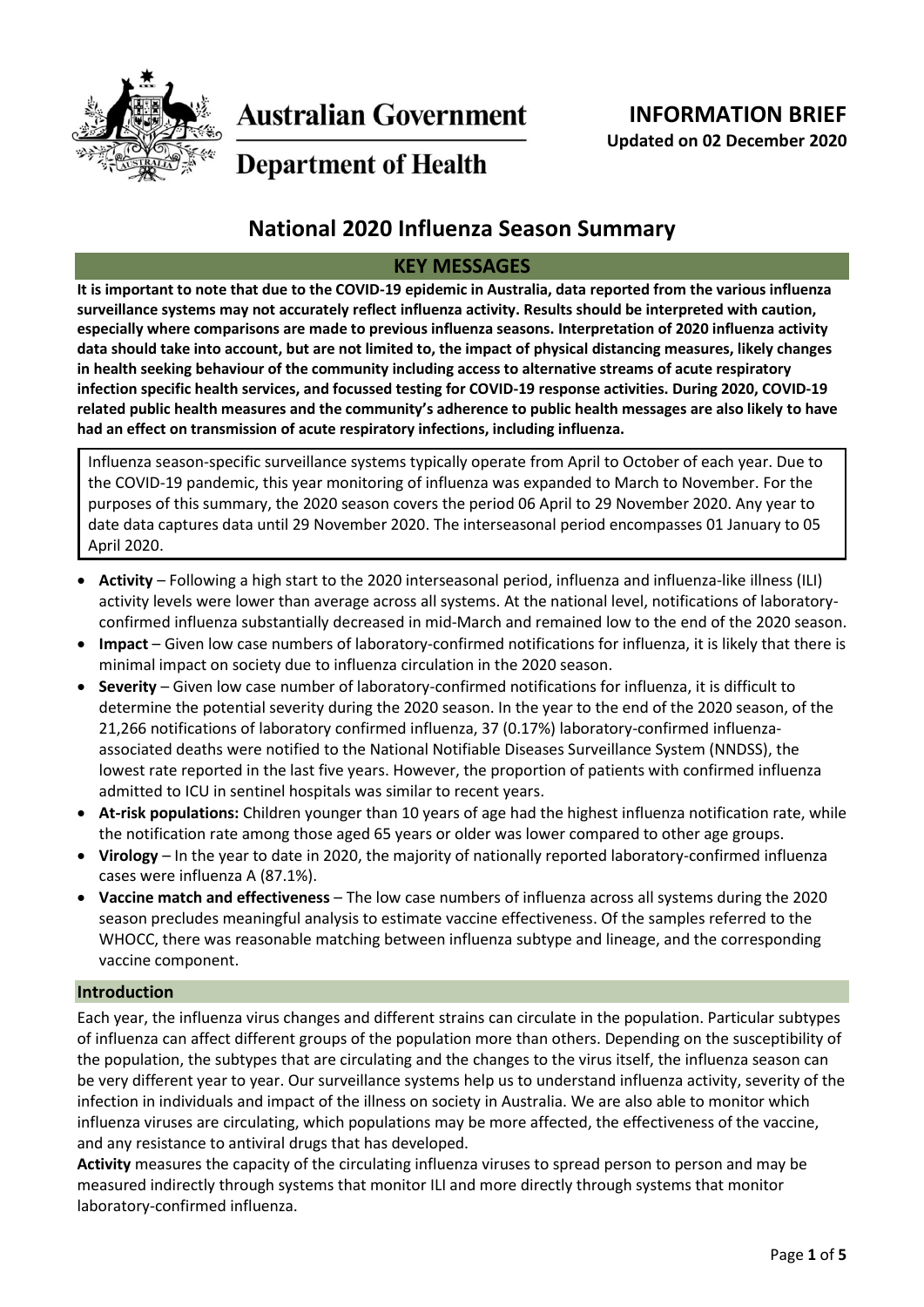**Impact** measures how influenza affects society, including stress on health-care resources and societal and economic consequences.

**Severity** is a measure of adverse outcomes or complications as a result of ILI such as hospital referrals, admissions, need for intensive care and deaths. Measuring and understanding the severity of circulating influenza is difficult to establish at the beginning, or during a low influenza season. The proportion of confirmed influenza cases with serious outcomes might be skewed initially because there are only a small number of influenza notifications. This means that the measure of severity will vary substantially fortnight to fortnight until numbers are sufficiently high and there is enough data for measurements to stabilise.

#### **ANALYSIS**

#### **Activity**

- Following a high level of ILI in the Australian community during the interseasonal period in 2020, from mid-March, influenza activity decreased and remained at below average levels across all systems.
- During the 2020 seasonal period, ILI activity among Flutracking participants was highest in early April (0.5%), with multi-modal peaks occurring in June (0.4%) and November (0.4%). Reports of ILI among Flutracking participants was below the 5 year mean during the 2020 seasonal period.<sup>1</sup>
- Nationally, the average sentinel GP ILI consultation rate for the seasonal period in 2020 (1.6 per 1000 consultations) was 4 times less than the five year average for the same period (8.1 per 1000 consultations) [\(Figure 1\)](#page-1-0).<sup>2,3</sup>
- There were 21,266 notifications of laboratory confirmed influenza to the National Notifiable Diseases Surveillance System (NNDSS) in the year to the end of the 2020 influenza season —almost 8 times less than the 5 year average  $(163,015).<sup>4</sup>$
- Admissions with confirmed influenza to sentinel hospitals in 2020 (n=15) was notably lower than the 5 year average ( $n=2,641$ ).<sup>5</sup>
- Influenza circulated at low levels throughout the 2020 season. For the seasonal period, 6% of patients presenting to sentinel GPs with ILI tested positive for influenza.<sup>2</sup>

#### <span id="page-1-0"></span>**Figure 1. ILI presentations to sentinel general practitioners, by week, 2020, 2015-2020 Australia**



#### **Impact**

 Given low case numbers of laboratory-confirmed notifications for influenza this year, it is likely that there has been minimal impact on society, and the healthcare system, as a result of influenza circulation during the 2020 season.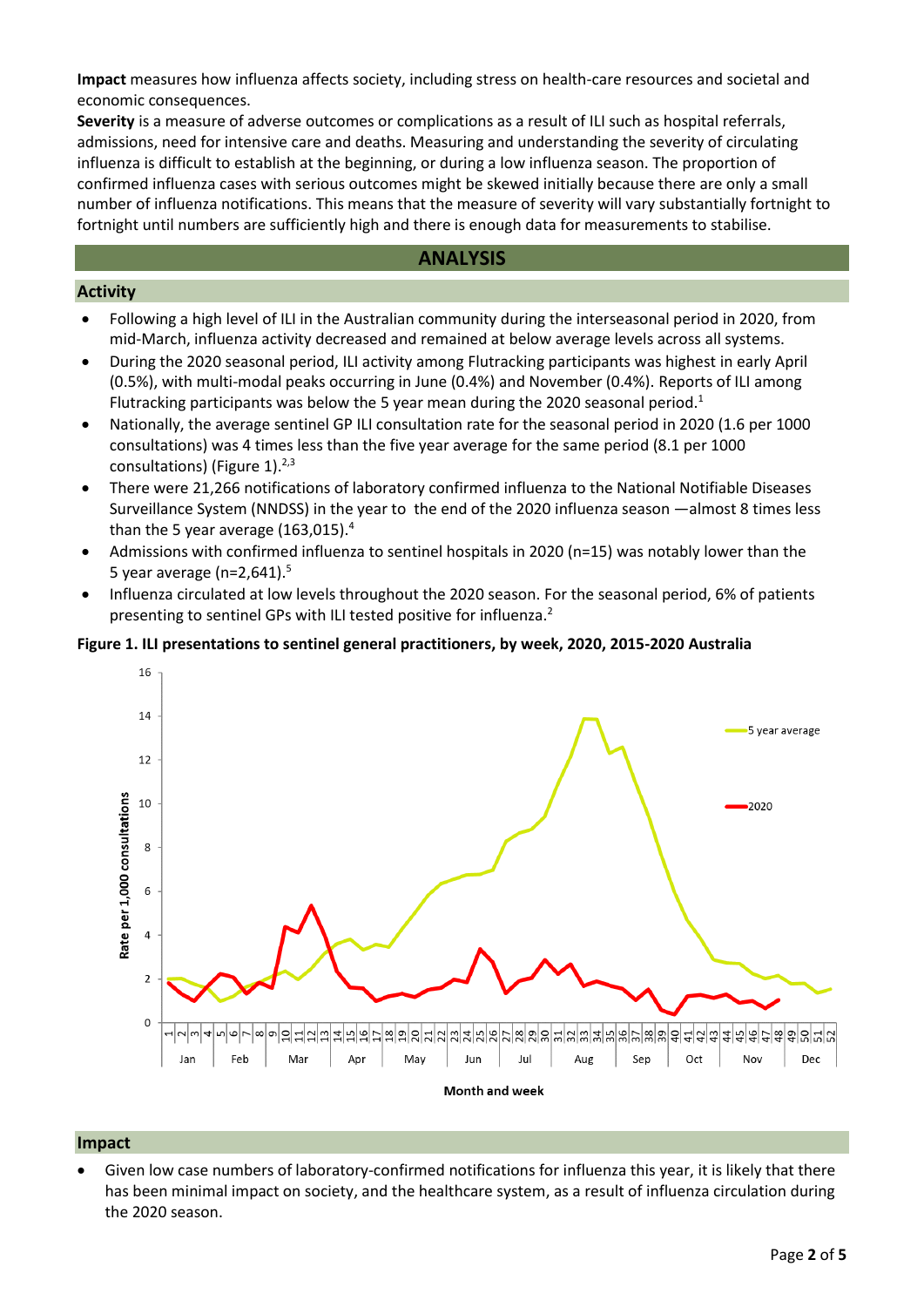During the 2020 seasonal period, 0.3% (weekly average) of Flutracking survey respondents reported having ILI, with 0.2% (weekly average) of all respondents reporting taking time off regular duties while unwell with ILI. This is well below the five year average of 1.9% (weekly average) of respondents reporting ILI, and 1.3% (weekly average) of respondents taking time off regular duties while having ILI (Figure 2).<sup>1</sup>

**Figure 2. Symptoms reported by Flutracking participants, by week, 2020, 2015-2020, Australia**



## **Severity**

- Due to the low number of cases year to date in 2020, the number of sentinel hospital admissions due to laboratory confirmed influenza were lower than previous years. However, the proportion admitted to ICU, was similar to recent years.
- Of patients with confirmed influenza at sentinel hospitals during the season, only one person (6.7% of all sentinel site admissions) were admitted to ICU, which is similar to the range of the past 5 years (range: 7.4% in 2015 to 11.6% in 2017).<sup>5</sup>
- Of patients hospitalised at sentinel hospitals with influenza, the proportion with influenza A was 73% (40% influenza A(unsubtyped); 27% influenza A(H1N1); 7% influenza A(H3N2)). Influenza B was associated with 27% of sentinel site hospitalisations. The one ICU admission was due to influenza  $A(H1N1)$ .<sup>5</sup>
- In the first quarter of 2020, an average of 10% of patients presenting to sentinel GPs each week were influenza positive. This is lower than the weekly average proportion of influenza positive patients during the first quarter of 2019 (27%). In the year to date in 2020, the highest proportion of influenza positive patients occurred in week 4 (42%). During the influenza season, there was one influenza positive patient that presented to a sentinel GP with ILI (6%).<sup>2</sup>
- Of notifications of laboratory confirmed influenza in the year to date, 0.17% (n=37; 1 death per 575 notifications) were notified to the NNDSS as influenza-associated deaths. This is the lowest rate of influenza associated deaths reported in the last five years, and is a 50% decrease from the 5 year mean (n=0.34%, 1 death per 293 notifications). 4
- Influenza associated deaths notified to the NNDSS have largely been in older adults, with 77% of deaths occurring in people aged 65 years and older. The median age of deaths reported in notified cases was 78 years (range: 4 to 97 years).<sup>4</sup>
- Of the 37 deaths, 95% (n=35) were associated with influenza A (twenty-seven influenza A(unsubtyped); seven influenza A(H1N1); one influenza A(H3N2)), with 5% (n=2) of deaths associated with influenza B.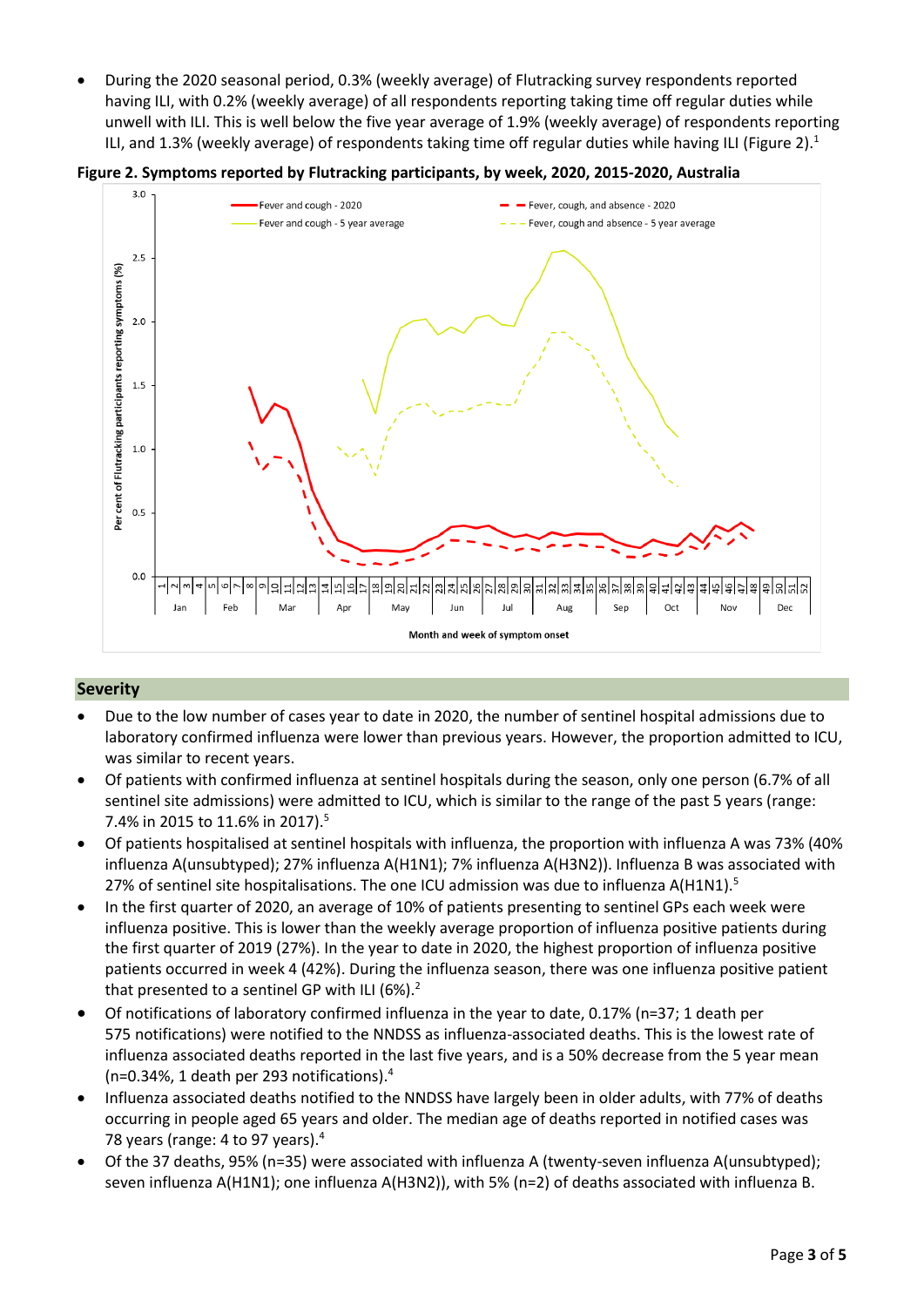The number of influenza-associated deaths reported to the NNDSS does not represent the true mortality associated with this disease. The number of deaths is reliant on the follow up of cases to determine the outcome of their infection. The follow up of cases is not a requirement of notification, and are only inclusive of laboratory-confirmed cases of influenza. Due to retrospective revision, the variation across jurisdictions in methodology, representativeness and timeliness of death data, and reporting of an outcome of infection not being a requirement of notification, year on year comparisons of deaths in notified cases of influenza may not be reliable.

#### **Virology**

- Influenza A(H1N1)pdm09 was the predominant virus in circulation this season.<sup>4</sup>
- In the year to date, 87.1% of notifications of laboratory confirmed influenza to the NNDSS were influenza A (of which 91.1% were influenza A(unsubtyped), 7.8% influenza A(H1N1)pdm09, and 1.2% influenza A(H3N2)), 12.6% were influenza B, and less than 1% were influenza A&B co-infections or untyped.<sup>4</sup>
- From 1 January to 30 November 2020, 306 isolates were characterised for similarity to the corresponding vaccine components by haemagglutination inhibition (HI) assay. Of the isolates characterised, 44% of influenza A(H1N1)pdm09, 65% of influenza A(H3N2), and all influenza B/Victoria and B/Yamagata isolates showed antigenic similarity to the corresponding vaccine components.<sup>6</sup>
- Fifty-six percent of influenza A(H1N1)pdm09 and 35% of influenza A(H3N2) isolates were characterised as low reactors.<sup>6</sup>

#### **Vaccine effectiveness**

- Influenza viruses are continually changing, making the targeting of an effective vaccine a constant challenge each year.
- The small number of cases reported across systems during the 2020 influenza season in Australia precludes meaningful analysis to estimate vaccine effectiveness.

#### **Geographical variations**

- Influenza activity from January to March 2020 was similar to previous years across Australia, with all jurisdictions experiencing a sudden drop in influenza notifications at the end of March, coinciding with the commencement of lockdown and physical distancing measures in Australia.
- Overall, all jurisdictions experienced lower levels of influenza activity in 2020 compared to previous years, with the annual notification rate in jurisdictions dropping between 4 and 11 times lower than the five year mean.<sup>4</sup>
- There was also variation across jurisdictions in the influenza type and subtype distribution. The proportion of all notifications in 2020 reported as influenza A ranged from 79.3% in South Australia, to 90.1% in the Northern Territory. Where subtyping information was available, all jurisdictions reported a greater proportion of influenza A(H1N1)pdm09 than A(H3N2). 4

## **At-risk Populations**

- Compared to other age groups, influenza notification rates were highest in children aged under 10 years. In previous years, the notification rate in adults aged 65 years or older has been higher than the rate in younger adults aged 20–64 years. However, in 2020, the notification rate in adults aged 65 years or older was lower than the rate in younger adults.<sup>4</sup>
- Where influenza A subtyping information was available, influenza A(H1N1) was the predominant strain in all age groups. Of those who had influenza B, the rate was highest in those aged younger than 40 years.<sup>4</sup>
- Of hospitalised patients with confirmed influenza, 20% occurred among people aged 65 or older, with children younger than 16 years accounting for most (54%) hospitalisations. Among those hospitalised, 31% were Aboriginal and/or Torres Strait Islander people. Males accounted for 80% of influenza associated hospitalisations across sentinel sites.<sup>5</sup>
- Medical comorbidities were reported in all (n=3) in patients aged 65 or older hospitalised at sentinel hospital sites. 5
- There was one ICU admission recorded in sentinel hospitals, occurring in a child aged younger than 16 years. 5